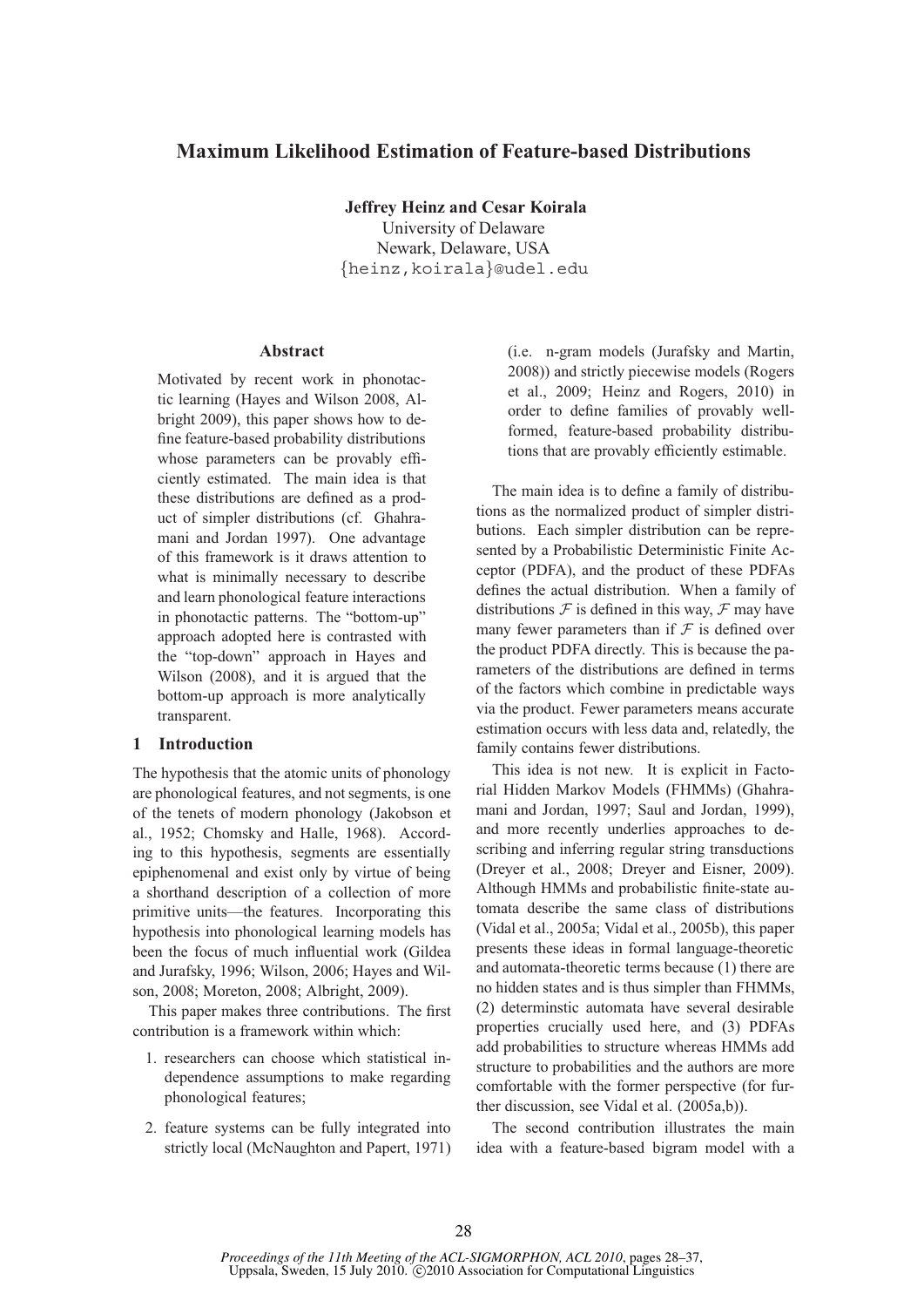strong statistical independence assumption: no two features interact. This is shown to capture exactly the intuition that sounds with like features have like distributions. Also, the assumption of non-interacting features is shown to be too strong because like sounds do not have like distributions in actual phonotactic patterns. Four kinds of featural interactions are identified and possible solutions are discussed.

Finally, we compare this proposal with Hayes and Wilson (2008). Essentially, the model here represents a "bottom-up" approach whereas theirs is "top-down." "Top-down" models, which consider every set of features as potentially interacting in every allowable context, face the difficult problem of searching a vast space and often resort to heuristic-based methods, which are difficult to analyze. To illustrate, we suggest that the role played by phonological features in the phonotactic learner in Hayes and Wilson (2008) is not well-understood. We demonstrate that classes of all segments but one (i.e. the complement classes of single segments) play a significant role, which diminishes the contribution provided by natural classes themselves (i.e. ones made by phonological features). In contrast, the proposed model here is analytically transparent.

This paper is organized as follows. §2 reviews some background. §3 discusses bigram models and §4 defines feature systems and feature-based distributions. §5 develops a model with a strong independence assumption and §6 discusses featural interaction. §7 dicusses Hayes and Wilson (2008) and §8 concludes.

### **2 Preliminaries**

We start with mostly standard notation.  $P(A)$  is the powerset of A.  $\Sigma$  denotes a finite set of symbols and a string over  $\Sigma$  is a finite sequence of these symbols.  $\Sigma^+$  and  $\Sigma^*$  denote all strings over this alphabet of nonzero but finite length, and of any finite length, respectively. A function  $f$  with domain A and codomain B is written  $f : A \rightarrow B$ . When discussing partial functions, the notation ↑ and ↓ indicate for particular arguments whether the function is undefined and defined, respectively.

A *language* L is a subset of Σ ∗ . A *stochastic language*  $D$  is a probability distribution over  $\Sigma^*$ . The probability  $p$  of word  $w$  with respect to  $\mathcal{D}$  is written  $Pr_D(w) = p$ . Recall that all distributions  $D$  must satisfy  $\sum_{w \in \Sigma^*} Pr_{\mathcal{D}}(w) = 1$ . If L is language then  $Pr_{\mathcal{D}}(L) = \sum_{w \in L} Pr_{\mathcal{D}}(w)$ . Since all distributions in this paper are stochastic languages, we use the two terms interchangeably.

A *Probabilistic Deterministic Finitestate Automaton* (PDFA) is a tuple  $\mathcal{M} = \langle Q, \Sigma, q_0, \delta, F, T \rangle$  where Q is the state set,  $\Sigma$  is the alphabet,  $q_0$  is the start state,  $\delta$  is a deterministic transition function,  $F$  and  $T$  are the final-state and transition probabilities. In particular,  $T: Q \times \Sigma \to \mathbb{R}^+$  and  $F: Q \to \mathbb{R}^+$ such that

for all 
$$
q \in Q
$$
,  $F(q) + \sum_{\sigma \in \Sigma} T(q, \sigma) = 1$ . (1)

PDFAs are typically represented as labeled directed graphs (e.g.  $\mathcal{M}'$  in Figure 1).

A PDFA M generates a stochastic language  $\mathcal{D}_M$ . If it exists, the (unique) *path* for a word  $w =$  $a_0 \ldots a_k$  belonging to  $\Sigma^*$  through a PDFA is a sequence  $\langle (q_0, a_0), (q_1, a_1), \ldots, (q_k, a_k) \rangle$ , where  $q_{i+1} = \delta(q_i, a_i)$ . The probability a PDFA assigns to  $w$  is obtained by multiplying the transition probabilities with the final probability along  $w$ 's path if it exists, and zero otherwise.

$$
Pr_{\mathcal{D}_{\mathcal{M}}}(w) = \left(\prod_{i=0}^{k} T(q_i, a_i)\right) \cdot F(q_{k+1}) \qquad (2)
$$

if  $\hat{d}(q_0, w)$  and 0 otherwise

A stochastic language is *regular deterministic* iff there is a PDFA which generates it.

The *structural components* of a PDFA M is the deterministic finite-state automata (DFA) given by the states  $Q$ , alphabet  $\Sigma$ , transitions  $\delta$ , and initial state  $q_0$  of M. By the *structure* of a PDFA, we mean its structural components.<sup>1</sup> Each PDFA  $\mathcal M$ defines a family of distributions given by the possible instantiations of  $T$  and  $F$  satisfying Equation 1. These distributions have at most  $|Q| \cdot (|\Sigma| +$ 1) parameters (since for each state there are  $|\Sigma|$ possible transitions plus the possibility of finality.) These are, for all  $q \in Q$  and  $\sigma \in \Sigma$ , the probabilities  $T(q, \sigma)$  and  $F(q)$ . To make the connection to probability theory, we sometimes write these as  $Pr(\sigma | q)$  and  $Pr(\# | q)$ , respectively.

We define the product of PDFAs in terms of *co-emission probabilities* (Vidal et al., 2005a). Let  $\mathcal{M}_1 = \langle Q_1, \Sigma_1, q_{01}, \delta_1, F_1, T_1 \rangle$  and  $\mathcal{M}_2 =$ 

<sup>&</sup>lt;sup>1</sup>This is up to the renaming of states so PDFA with isomorphic structural components are said to have the same structure.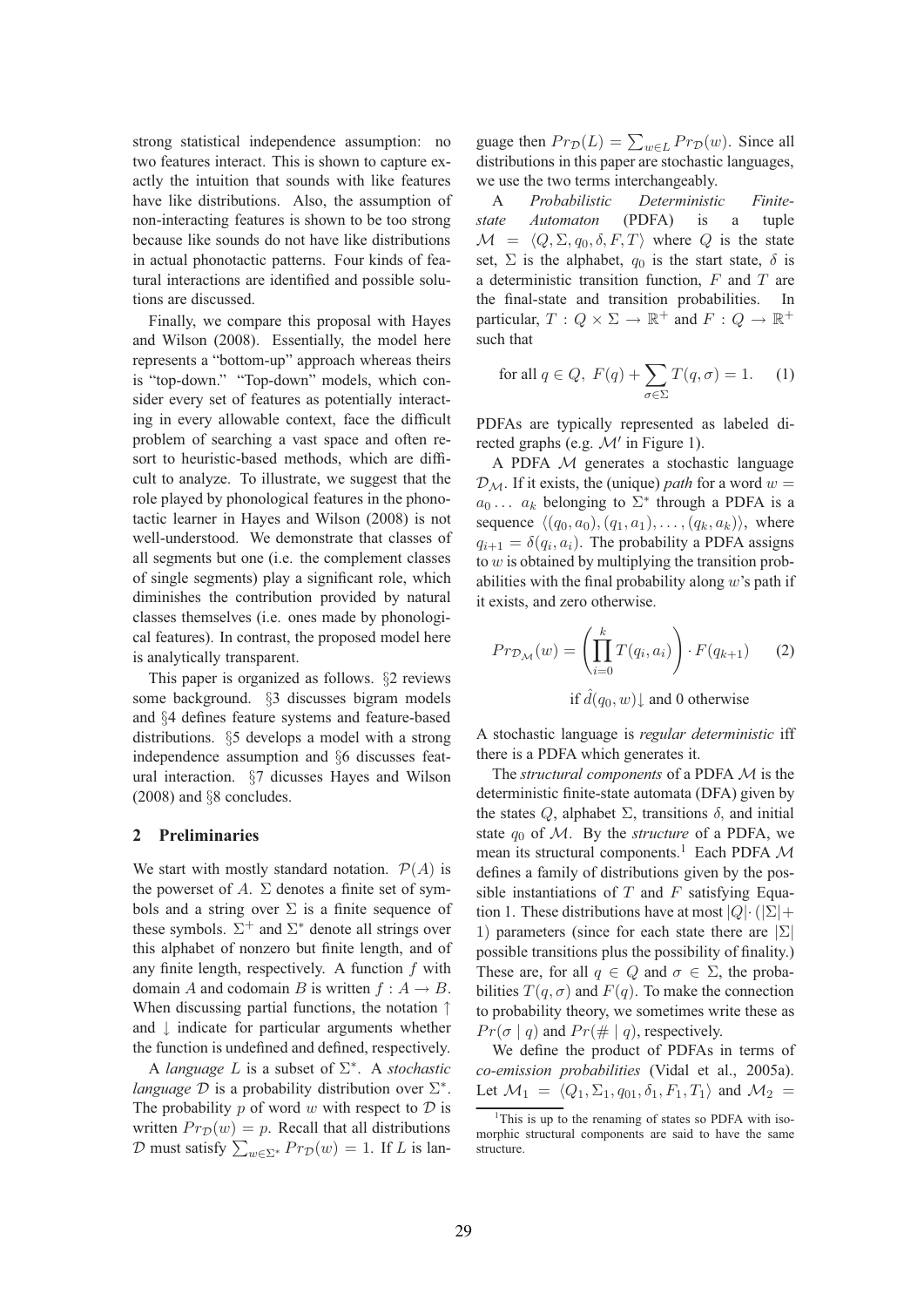$\langle Q_2, \Sigma_2, q_{02}, \delta_2, F_2, T_2 \rangle$  be PDFAs. The probability that  $\sigma_1$  is emitted from  $q_1 \in Q_1$  at the same moment  $\sigma_2$  is emitted from  $q_2 \in Q_2$  is  $CT(\sigma_1, \sigma_2, q_1, q_2) = T_1(q_1, \sigma_1) \cdot T_2(q_2, \sigma_2)$ . Similarly, the probability that a word simultaneously ends at  $q_1 \in Q_1$  and at  $q_2 \in Q_2$  is  $CF(q_1, q_2)$  =  $F_1(q_1) \cdot F_2(q_2)$ .

**Definition 1** *The* normalized co-emission product *of PDFAs*  $M_1$  *and*  $M_2$  *is*  $M = M_1 \times M_2$  =  $\langle Q, \Sigma, q_0, \delta, F, T \rangle$  *where* 

- *1.* Q, q0*, and* F *are defined in terms of the standard DFA product over the state space*  $Q_1 \times Q_2$  *(Hopcroft et al., 2001).*
- 2.  $\Sigma = \Sigma_1 \times \Sigma_2$
- *3. For all*  $\langle q_1, q_2 \rangle \in Q$  *and*  $\langle \sigma_1, \sigma_2 \rangle \in \mathcal{Q}$  $\Sigma$ ,  $\delta(\langle q_1, q_2 \rangle, \langle \sigma_1, \sigma_2 \rangle)$  =  $\langle q'_1, q'_2 \rangle$ <br>  $\delta_1(q_1, \sigma_1) = q'_1$  and  $\delta_2(q_2, \sigma_2) = q'_2$ .<sup>2</sup> i *iff*
- *4. For all*  $\langle q_1, q_2 \rangle \in Q$ ,
	- (a) let  $Z(\langle q_1, q_2 \rangle) = CF(\langle q_1, q_2 \rangle) +$  $\sum_{\langle \sigma_1, \sigma_2 \rangle \in \Sigma} CT(\sigma_1, \sigma_2, q_1, q_2)$  *be the* normalization term*; and*
	- *(b)*  $F(\langle q_1, q_2 \rangle) = \frac{CF(q_1, q_2)}{Z}$ ; and

(c) for all 
$$
\langle \sigma_1, \sigma_2 \rangle \in \Sigma
$$
,  
\n
$$
T(\langle q_1, q_2 \rangle, \langle \sigma_1, \sigma_2 \rangle) = \frac{CT(\langle \sigma_1, \sigma_2, q_1, q_2 \rangle)}{Z}
$$

In other words, the numerators of  $T$  and  $F$  are defined to be the co-emission probabilities, and division by  $Z$  ensures that  $M$  defines a wellformed probability distribution.<sup>3</sup> The normalized co-emission product effectively adopts a statistical independence assumption between the states of  $\mathcal{M}_1$  and  $\mathcal{M}_2$ . If S is a list of PDFAs, we write  $\bigotimes S$  for their product (note order of product is irrelevant up to renaming of the states).

*The maximum likelihood (ML) estimation of regular deterministic distributions* is a solved problem when the structure of the PDFA is known (Vidal et al., 2005a; Vidal et al., 2005b; de la Higuera, 2010). Let  $S$  be a finite sample of words drawn from a regular deterministic distribution D. The problem is to estimate parameters  $T$  and  $F$  of

M so that  $\mathcal{D}_{\mathcal{M}}$  approaches  $\mathcal D$  using the widelyadopted ML criterion (Equation 3).

$$
(\hat{T}, \hat{F}) = \underset{T, F}{\text{argmax}} \left( \prod_{w \in S} Pr_{\mathcal{M}}(w) \right) \tag{3}
$$

It is well-known that if  $D$  is generated by some PDFA  $\mathcal{M}'$  with the same structural components as M, then the *ML estimate of* S *with respect to* M guarantees that  $\mathcal{D}_{\mathcal{M}}$  approaches  $\mathcal D$  as the size of S goes to infinity (Vidal et al., 2005a; Vidal et al., 2005b; de la Higuera, 2010).

Finding the ML estimate of a finite sample  $S$ with respect to  $\mathcal M$  is simple provided  $\mathcal M$  is deterministic with known structural components. Informally, the corpus is passed through the PDFA, and the paths of each word through the corpus are tracked to obtain counts, which are then normalized by state. Let  $\mathcal{M} = \langle Q, \Sigma, \delta, q_0, F, T \rangle$  be the PDFA whose parameters F and T are to be estimated. For all states  $q \in Q$  and symbols  $\sigma \in \Sigma$ , The ML estimation of the probability of  $T(q, \sigma)$ is obtained by dividing the number of times this transition is used in parsing the sample  $S$  by the number of times state  $q$  is encountered in the parsing of S. Similarly, the ML estimation of  $F(q)$  is obtained by calculating the relative frequency of state  $q$  being final with state  $q$  being encountered in the parsing of S. For both cases, the division is *normalizing*; i.e. it guarantees that there is a wellformed probability distribution at each state. Figure 1 illustrates the counts obtained for a machine M with sample  $S = \{abcd\}$ <sup>4</sup> Figure 1 shows a DFA with counts and the PDFA obtained after normalizing these counts.

## **3 Strictly local distributions**

In formal language theory, *strictly* k*-local* languages occupy the bottom rung of a subregular hierarchy which makes distinctions on the basis of contiguous subsequences (McNaughton and Papert, 1971; Rogers and Pullum, to appear; Rogers et al., 2009). They are also the categorical counterpart to stochastic languages describable with ngram models (where  $n = k$ ) (Garcia et al., 1990; Jurafsky and Martin, 2008). Since stochastic languages are distributions, we refer to strictly  $k$ local stochastic languages as strictly k-local distri-

<sup>&</sup>lt;sup>2</sup>Note that restricting  $\delta$  to cases when  $\sigma_1 = \sigma_2$  obtains the standard definition of  $\delta = \delta_1 \times \delta_2$  (Hopcroft et al., 2001). The reason we maintain two alphabets becomes clear in §4.

 ${}^3Z(\langle q_1, q_2 \rangle)$  is less than one whenever either  $F_1(q_1)$  or  $F_2(q_2)$  are neither zero nor one.

<sup>&</sup>lt;sup>4</sup>Technically,  $M$  is neither a simple DFA or PDFA; rather, it has been called a Frequency DFA. We do not formally define them here, see de la Higuera (2010).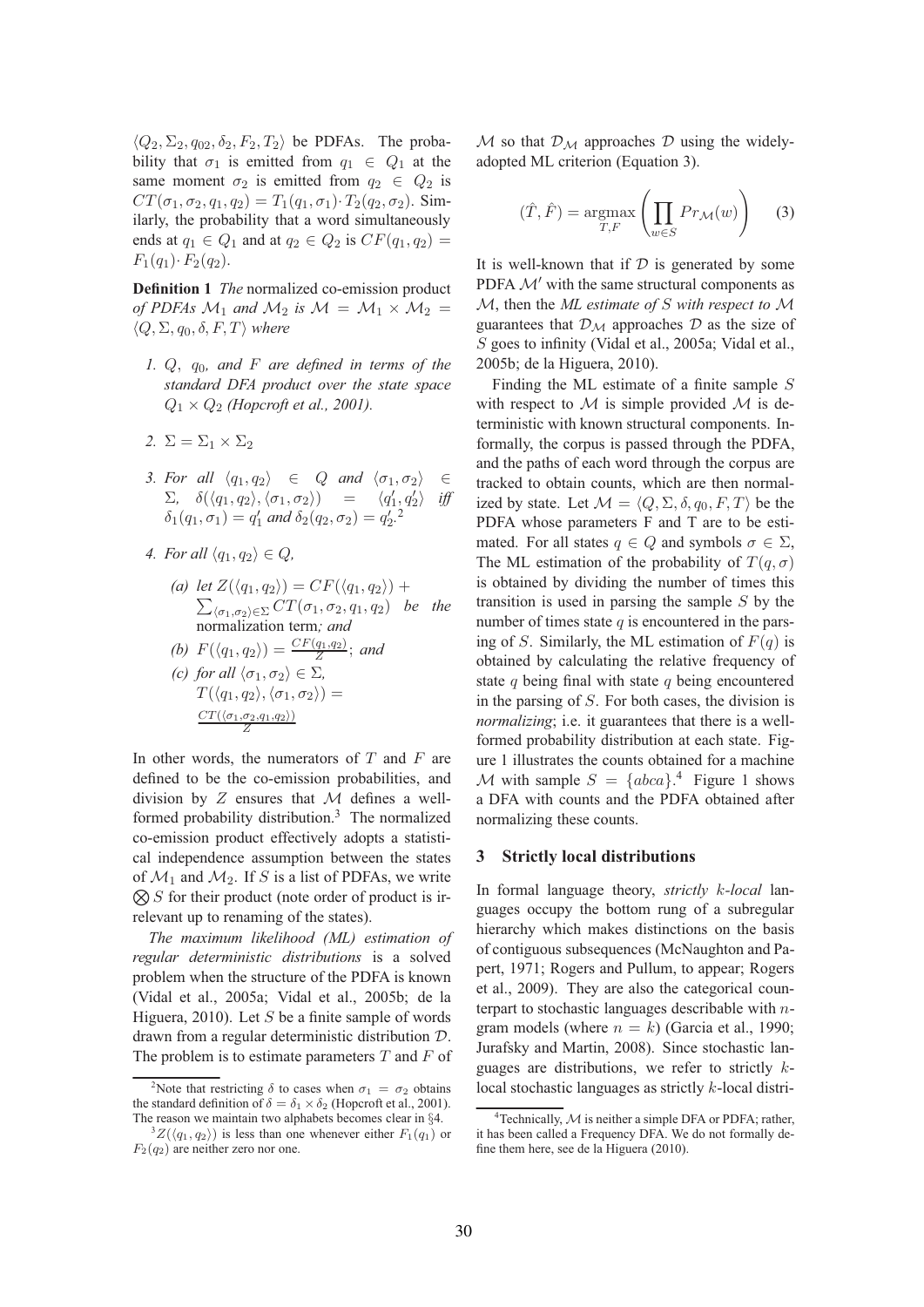

Figure 1:  $M$  shows the counts obtained by parsing it with sample  $S = \{abca\}$ . M' shows the probabilities obtained after normalizing those counts.

butions ( $SLD_k$ ). We illustrate with  $SLD_2$  (bigram models) for ease of exposition.

For an alphabet  $\Sigma$ ,  $SL_2$  distributions have  $(|\Sigma| + 1)^2$  parameters. These are, for all  $\sigma, \tau \in$  $\Sigma \cup {\{\#\}}$ , the probabilities  $Pr(\sigma | \tau)$ . The probability of  $w = \sigma_1 \dots \sigma_n$  is given in Equation 4.

$$
Pr(w) \stackrel{\text{def}}{=} Pr(\sigma_1 \mid \#) \times Pr(\sigma_2 \mid \sigma_1) \qquad (4)
$$
  
 
$$
\times \ldots \times Pr(\# \mid \sigma_n)
$$

PDFA representations of  $SL<sub>2</sub>$  distributions have the following structure:  $Q = \Sigma \cup \{\#\}, q_0 = \#$ , and for all  $q \in Q$  and  $\sigma \in \Sigma$ , it is the case that  $\delta(q,\sigma)=\sigma.$ 

As an example, the DFA in Figure 2 provides the structure of PDFAs which recognize  $SL<sub>2</sub>$  distributions with  $\Sigma = \{a, b, c\}$ . Plainly, the parameters of the model are given by assigning probabilities to each transition and to the ending at each state. In fact, for all  $\sigma \in \Sigma$  and  $\tau \in \Sigma \cup \{\#\},\$  $Pr(\sigma | \tau)$  is  $T(\tau, \sigma)$  and  $Pr(\# | \tau)$  is  $F(\tau)$ . It follows that the probability of a particular path through the model corresponds to Equation 4. The structure of a  $SL_2$  distribution for alphabet  $\Sigma$  is given by  $\mathcal{M}_{\text{SL}2}(\Sigma)$ .

Additionally, given a finite sample  $S \subset \Sigma^*$ , the ML estimate of  $S$  with respect to the family of distributions describable with  $\mathcal{M}_{\text{SL}2}(\Sigma)$  is given by counting the parse of S through  $\mathcal{M}_{SL2}(\Sigma)$  and then normalizing as described in §2. This is equivalent to the procedure described in Jurafsky and Martin (2008, chap. 4).

#### **4 Feature-based distributions**

This section first introduces feature systems. Then it defines feature-based  $SL<sub>2</sub>$  distributions which make the strong independence assumption that no two features interact. It explains how to find



Figure 2:  $\mathcal{M}_{\text{SL2}}(\{a, b, c\})$  represents the structure of SL<sub>2</sub> distributions when  $\Sigma = \{a, b, c\}.$ 

|   | F    | ſì.    |
|---|------|--------|
| a | $^+$ |        |
| b | $^+$ | $^{+}$ |
| c |      | +      |

Table 1: An example of a feature system with  $\Sigma =$  ${a, b, c}$  and two features F and G.

the ML estimate of samples with respect to such distributions. This section closes by identifying kinds of featural interactions in phonotactic patterns, and discusses how such interactions can be addressed within this framework.

### **4.1 Feature systems**

Assume the elements of the alphabet share properties, called features. For concreteness, let each feature be a total function  $F : \Sigma \to \mathbb{V}_F$ , where the codomain  $V_F$  is a finite set of *values*. A finite vector of features  $\mathbb{F} = \langle F_1, \ldots, F_n \rangle$  is called a *feature system*. Table 1 provides an example of a feature system with  $\mathbb{F} = \langle F, G \rangle$  and values  $V_F = V_G = \{+, -\}.$ 

We extend the domain of all features  $F \in \mathbb{F}$ to  $\Sigma^+$ , so that  $F(\sigma_1 \dots \sigma_n) = F(\sigma_1) \dots F(\sigma_n)$ . For example, using the feature system in Table 1,  $F(abc) = + -$  and  $G(abc) = - + +$ . We also extend the domain of  $F$  to all languages:  $F(L) = \bigcup_{w \in L} f(w)$ . We also extend the notation so that  $\mathbb{F}(\sigma) = \langle F_1(\sigma), \ldots, F_n(\sigma) \rangle$ . For example,  $\mathbb{F}(c) = \langle -F, +G \rangle$  (feature indices are included for readability).

For feature  $F : \Sigma \to \mathbb{V}_F$ , let  $F^{-1}$  be the inverse function with domain  $V_F$  and codomain  $\mathcal{P}(\Sigma)$ . For example in Table 1,  $G^{-1}(+) = \{b, c\}$ .  $\mathbb{F}^{-1}$ is similarly defined, i.e.  $\mathbb{F}^{-1}(\langle -F, +G \rangle) = \{c\}.$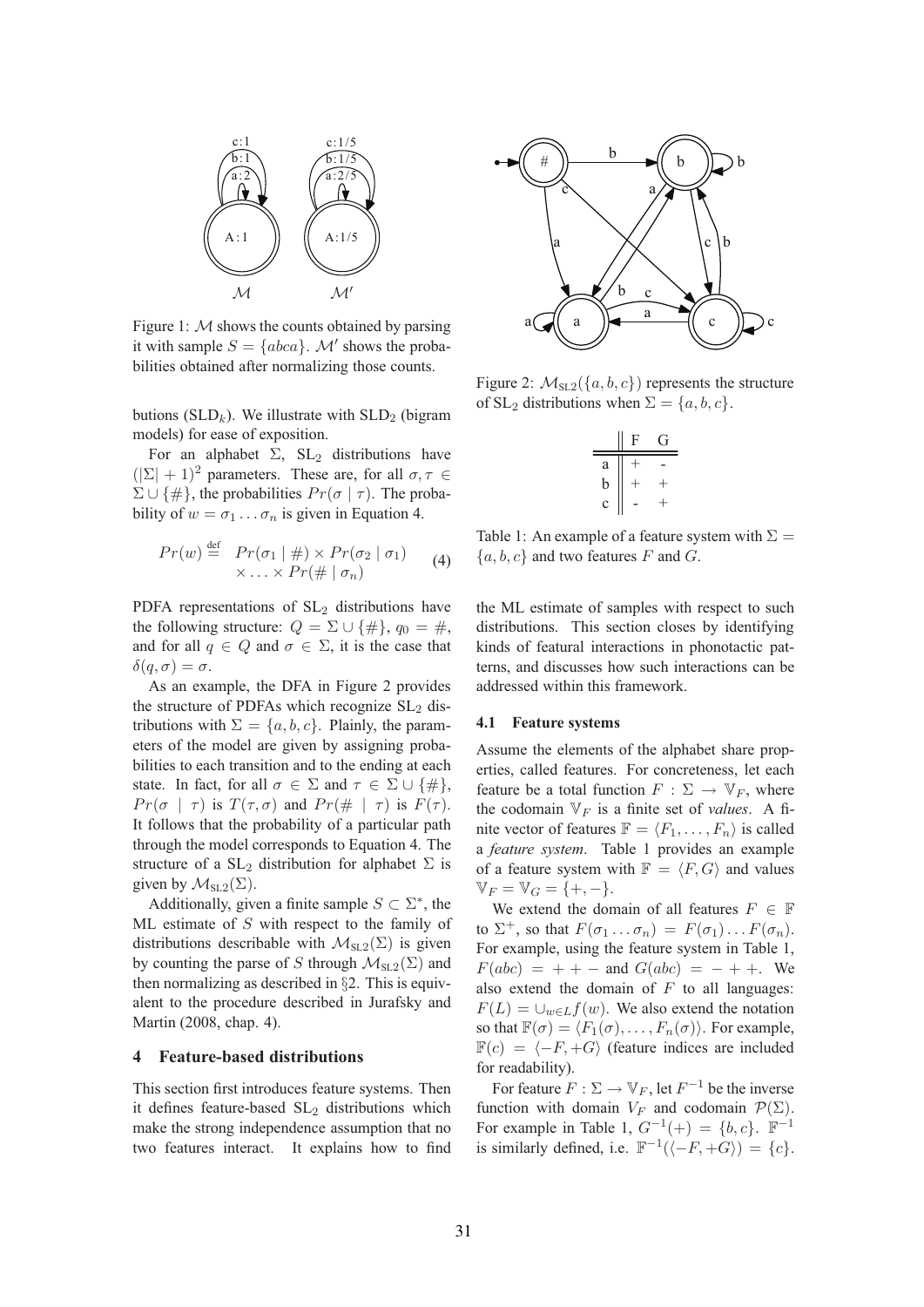If, for all arguments  $\vec{v}$ ,  $\mathbb{F}^{-1}(\vec{v})$  is nonempty then the feature system is *exhaustive*. If, for all arguments  $\vec{v}$  such that  $\mathbb{F}^{-1}(\vec{v})$  is nonempty, it is the case that  $|\mathbb{F}^{-1}(\vec{v})| = 1$  then the feature system is *distinctive*. E.g. the feature system in Table 1 in not exhaustive since  $\mathbb{F}^{-1}(\langle -F, -G \rangle) = \emptyset$ , but it is distinctive since where  $\mathbb{F}^{-1}$  is nonempty, it picks out exactly one element of the alphabet.

Generally, phonological feature systems for a particular language are distinctive but not exhaustive. Any feature system  $\mathbb F$  can be made exhaustive by adding finitely many symbols to the alphabet (since  $\mathbb F$  is finite). Let  $\Sigma'$  denote an alphabet obtained by adding to  $\Sigma$  the fewest symbols which make F exhaustive.

Each feature system also defines a set of indicator functions  $\mathbb{VF} = \bigcup_{f \in \mathbb{F}} (\mathbb{V}_f \times \{f\})$  with domain  $\Sigma$  such that  $\langle v, f \rangle(\sigma) = 1$  iff  $f(\sigma) = v$  and 0 otherwise. In the example in Table 1,  $\nabla \mathbb{F}$  =  $\{+F, -F, +G, -G\}$  (omitting angle braces for readability). For all  $f \in \mathbb{F}$ , the set  $\nabla \mathbb{F}_f$  is the  $V\mathbb{F}$  restricted to f. So continuing our example,  $\mathbb{VF}_F = \{+F, -F\}.$ 

## **4.2 Feature-based distributions**

We now define feature-based  $SL<sub>2</sub>$  distributions under the strong independence assumption that no two features interact. For feature system  $\mathbb{F}$  =  $\langle F_1 \dots F_n \rangle$ , there are n PDFAs, one for each feature. The normalized co-emission product of these PDFAs essentially defines the distribution. For each  $F_i$ , the structure of its PDFA is given by  $\mathcal{M}_{\text{SL2}}(\mathbb{V}_{F_i})$ . For example,  $\mathcal{M}_F = \mathcal{M}_{\text{SL2}}(\mathbb{V}_F)$ and  $\mathcal{M}_G = \mathcal{M}_{SL2}(\mathbb{V}_G)$  in figures 3 and 4 illustrate the finite-state representation of feature-based  $SL<sub>2</sub>$ distributions given the feature system in Table 1.<sup>5</sup> The states of each machine make distinctions according to features F and G, respectively. The parameters of these distributions are given by assigning probabilities to each transition and to the ending at each state (except for  $Pr(\# | \#))$ .<sup>6</sup>

Thus there are  $2|\mathbb{VF}| + \sum_{F \in \mathbb{F}} |\mathbb{VF}|^2 + 1$  parameters for feature-based SL<sub>2</sub> distributions. For example, the feature system in Table 1 defines a distribution with  $2 \cdot 4 + 2^2 + 2^2 + 1 = 17$  param-



Figure 3:  $M_F$  represents a  $SL_2$  distribution with respect to feature F.



Figure 4:  $M<sub>G</sub>$  represents a SL<sub>2</sub> distribution with respect to feature G.

eters, which include  $Pr(\# | +F)$ ,  $Pr(+F | #)$ ,  $Pr(+F | + F), Pr(+F | - F), \ldots$ , the G equivalents, and  $Pr(\# | \#)$ . Let SLD2<sub>F</sub> be the family of distributions given by all possible parameter settings (i.e. all possible probability assignments for each  $\mathcal{M}_{\text{SL2}}(\mathbb{V}_{F_i})$  in accordance with Equation 1.)

The normalized co-emission product defines the feature-based distribution. For example, the structure of the product of  $\mathcal{M}_F$  and  $\mathcal{M}_G$  is shown in Figure 5.

As defined, the normalized co-emission product can result in states and transitions that cannot be interpreted by non-exhaustive feature systems. An example of this is in Figure 5 since  $\langle -F, -G \rangle$  is not interpretable by the feature system in Table 1. We make the system exhaustive by letting  $\Sigma'$  =  $\Sigma \cup \{d\}$  and setting  $\mathbb{F}(d) = \langle -F, -G \rangle$ .

What is the probability of  $a$  given  $b$  in the feature-based model? According to the normalized co-emission product (Defintion 1), it is

$$
Pr(a | b) = Pr(\langle +F, -G \rangle | \langle +F, +G \rangle) =
$$

$$
\frac{Pr(+F | +F) \cdot Pr(-G | +G)}{Z}
$$

where  $Z = Z(\langle +F, +G \rangle)$  equals

$$
\sum_{\sigma \in \Sigma'} \Pr(F(\sigma) \mid +F) \cdot \Pr(G(\sigma) \mid +G)
$$

$$
+ (\Pr(\# \mid +F) \cdot \Pr(\# \mid +G)
$$

Generally, for an *exhuastive* distinctive feature system  $\mathbb{F} = \langle F_1, \ldots, F_n \rangle$ , and for all  $\sigma, \tau \in \Sigma$ ,

<sup>&</sup>lt;sup>5</sup>For readability, featural information in the states and transitions is included in these figures. By definition, the states and transitions are only labeled with elements of  $V_F$ and  $\mathbb{V}_G$ , respectively. In this case, that makes the structures of the two machines identical.

<sup>&</sup>lt;sup>6</sup>It is possible to replace  $Pr(\# | \#)$  with two parameters,  $Pr(\# | \#_F) Pr(\# | \#_G)$ , but for ease of exposition we do not pursue this further.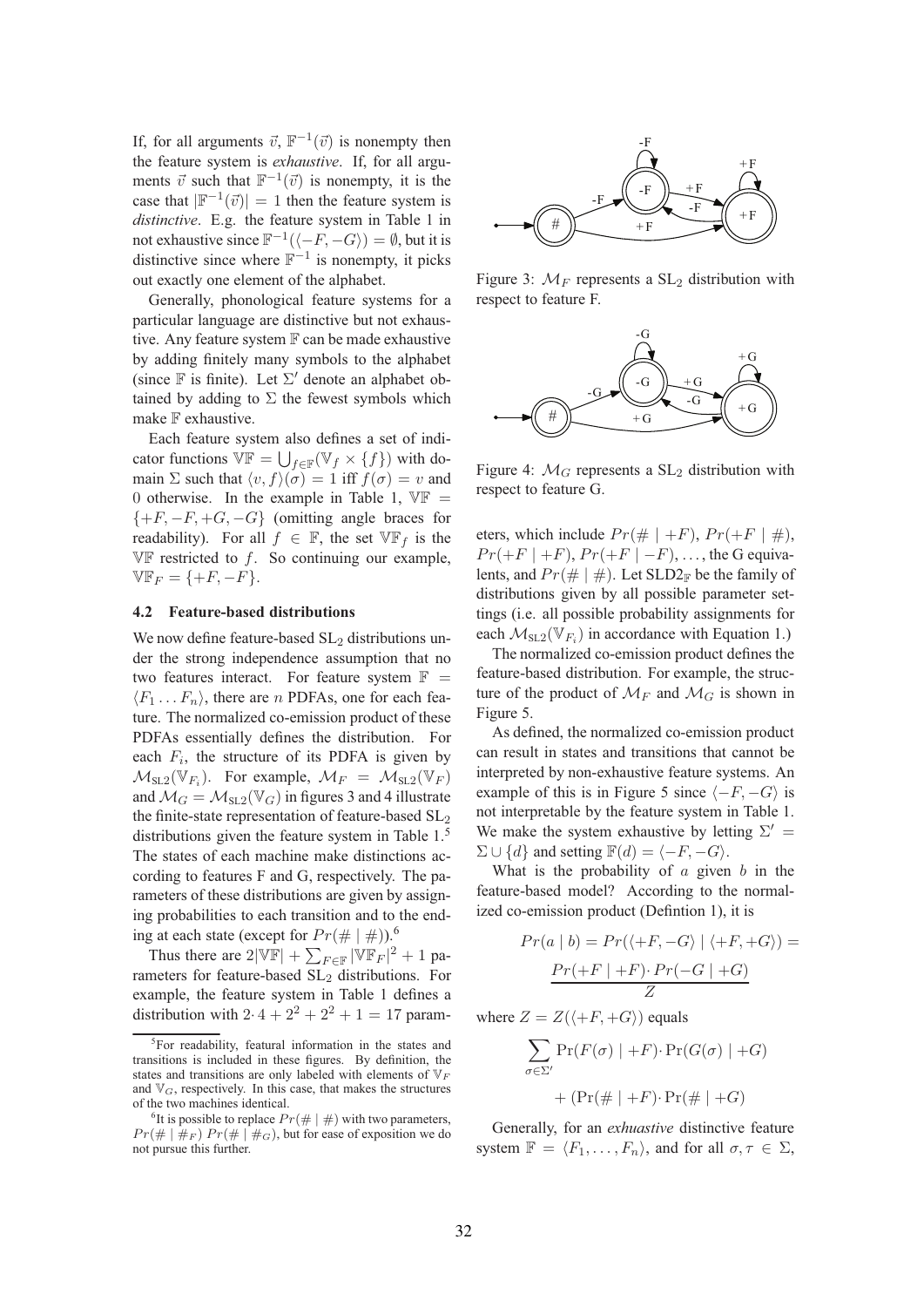

Figure 5: The structure of the product of  $\mathcal{M}_F$  and  $\mathcal{M}_G$ .

the  $Pr(\sigma | \tau)$  is given by Equation 5. First, the normalization term is provided. Let

$$
Z(\tau) = \sum_{\sigma \in \Sigma} \left( \prod_{1 \leq i \leq n} Pr(F_i(\sigma) \mid F_i(\tau)) \right) + \prod_{1 \leq i \leq n} Pr(\# \mid F_i(\tau))
$$

Then

$$
Pr(\sigma \mid \tau) = \frac{\prod_{1 \le i \le n} Pr(F_i(\sigma) \mid F_i(\tau))}{Z(\tau)}
$$
 (5)

The probabilities  $Pr(\sigma | #)$  and  $Pr(\# | \tau)$ are similarly decomposed into featural parameters. Finally, like  $SL_2$  distributions, the probability of a word  $w \in \Sigma^*$  is given by Equation 4. We have thus proved the following.

**Theorem 1** *The parameters of a feature-based* SL<sup>2</sup> *distribution define a well-formed probability distribution over* Σ ∗ *.*

**Proof** It is sufficient to show for all  $\tau \in \Sigma \cup \{\#\}$ that  $\sum_{\sigma \in \Sigma \cup \{\#\}} Pr(\sigma \mid \tau) = 1$  since in this case, Equation 4 yields a well-formed probability distribution over  $\Sigma^*$ . This follows directly from the definition of the normalized co-emission product (Definition 1).

The normalized co-emission product adopts a statistical independence assumption, which here is between features since each machine represents a single feature. For example, consider  $Pr(a | b)$  =  $Pr(\langle -F, +G \rangle \mid \langle +F, +G \rangle)$ . The probability  $Pr(\langle -F, +G \rangle \mid \langle +F, +G \rangle)$  cannot be arbitrarily different from the probabilities  $Pr(-F \mid +F)$  and  $Pr(+G \mid +G)$ ; it is not an independent parameter. In fact, because  $Pr(a | b)$  is computed directly as the normalized product of parameters  $Pr(-F \mid +F)$  and  $Pr(+G \mid +G)$ , the assumption is that the features  $F$  and  $G$  do not interact. In other words, this model describes exactly the state of affairs one expects if there is no statistical interaction between phonological features. In terms of inference, this means if one sound is observed to occur in some context (at least contexts distinguishable by  $SL_2$  models), then similar sounds (i.e. those that share many of its featural values) are expected to occur in this context as well.

#### **4.3 ML estimation**

The ML estimate of feature-based  $SL_2$  distributions is obtained by counting the parse of a sample through each feature machine, and normalizing the results. This is because the parameters of the distribution are the probabilities on the feature machines, whose product determines the actual distribution. The following theorem follows immediately from the PDFA representation of featurebased SL<sub>2</sub> distributions.

**Theorem 2** *Let*  $\mathbb{F} = \langle F_1, \ldots F_n \rangle$  *and let*  $\mathcal{D}$  *be described by*  $\mathcal{M} = \bigotimes_{1 \leq i \leq n} \mathcal{M}_{\text{SL2}}(\mathbb{V}_{Fi})$ *. Consider a finite sample* S *drawn from* D*. Then the ML estimate of* S with respect to  $SLD2_F$  *is obtained by finding, for each*  $F_i \in \mathbb{F}$ *, the ML estimate of*  $F_i(S)$ *with respect to*  $M_{SL2}(\mathbb{V}_{Fi})$ *.* 

**Proof** The ML estimate of S with respect to  $SLD2<sub>F</sub>$  returns the parameter values that maximize the likelihood of S within the family  $SLD2_F$ . The parameters of  $D \in SLD2_{\mathbb{F}}$  are found on the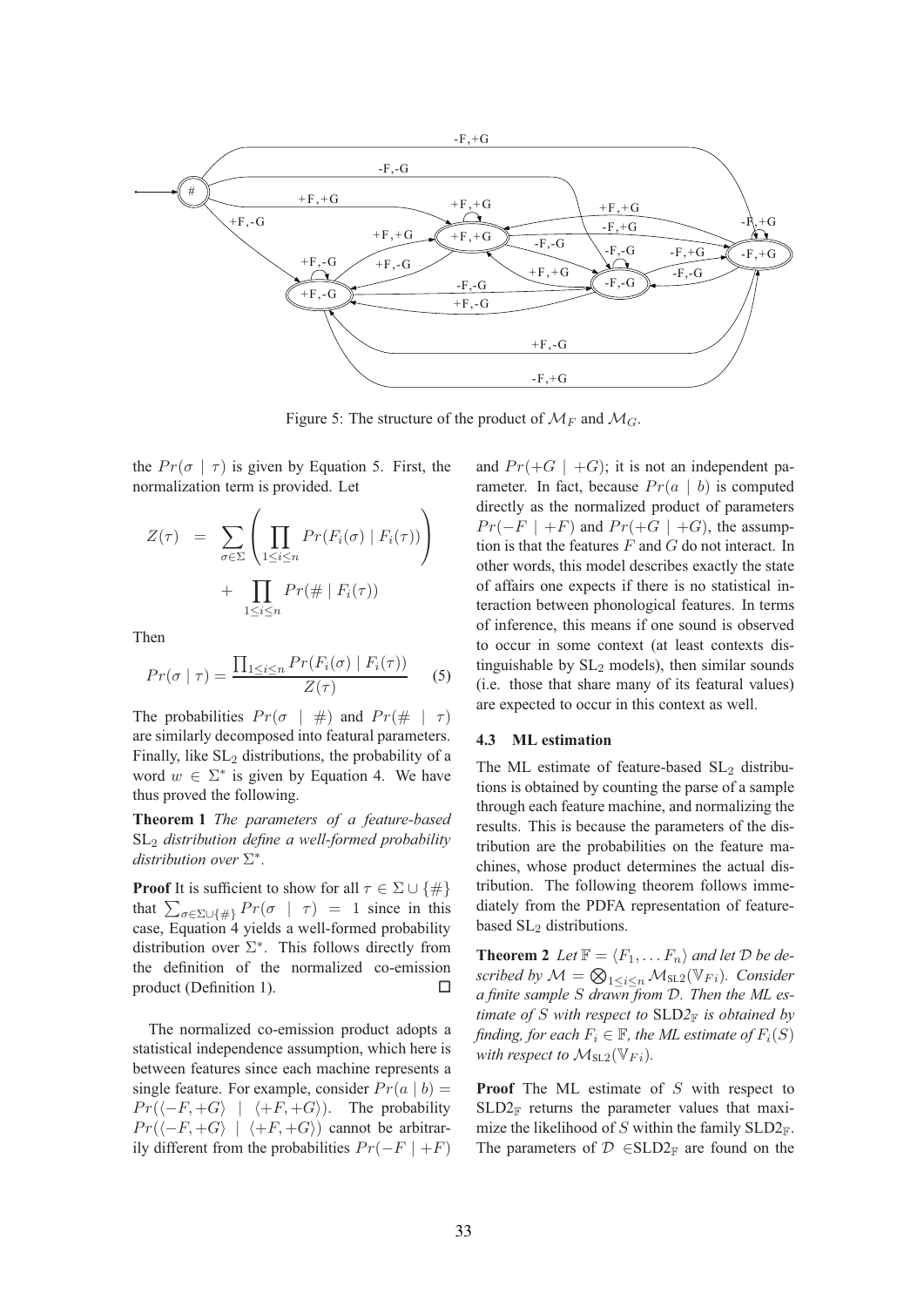states of each  $\mathcal{M}_{\text{SL2}}(\mathbb{V}_{F_i})$ . By definition, each  $\mathcal{M}_{\text{SL2}}(\mathbb{V}_{F_i})$  describes a probability distribution over  $F_i(\Sigma^*)$ , as well as a family of distributions. Therefore finding the MLE of S with respect to  $SLD2<sub>F</sub>$  means finding the MLE estimate of  $F_i(S)$ with respect to each  $\mathcal{M}_{\text{SL2}}(\mathbb{V}_{F_i})$ .

Optimizing the ML estimate of  $F_i(S)$  for each  $\mathcal{M}_i = \mathcal{M}_{\text{SL2}}(\mathbb{V}_{F_i})$  means that as  $|F_i(S)|$ increases, the estimates  $\hat{T}_{\mathcal{M}_i}$  and  $\hat{F}_{\mathcal{M}_i}$  approach the true values  $T_{\mathcal{M}_i}$  and  $F_{\mathcal{M}_i}$ . It follows that as  $|S|$  increases,  $T_{\mathcal{M}}$  and  $F_{\mathcal{M}}$  approach the true values of  $T_M$  and  $F_M$  and consequently  $\mathcal{D}_M$ approaches D.

## **4.4 Discussion**

Feature-based models can have significantly fewer parameters than segment-based models. Consider binary feature systems, where  $|\Psi F| = 2|\mathbb{F}|$ . An exhaustive feature system with 10 binary features describes an alphabet with 1024 symbols. Segment-based bigram models have  $(1024+1)^2$  = 1, 050, 625 parameters, but the feature-based one only has  $40 + 40 + 1 = 81$  parameters! Consequently, much less training data is required to accurately estimate the parameters of the model.

Another way of describing this is in terms of expressivity. For given feature system, feature-based  $SL<sub>2</sub>$  distributions are a proper subset of  $SL<sub>2</sub>$  distributions since, as the the PDFA representations make clear, every feature-based distribution can be described by a segmental bigram model, but not vice versa. The fact that feature-based distributions have potentially far fewer parameters is a reflection of the restrictive nature of the model. The statistical independence assumption constrains the system in predictable ways. The next section shows exactly what feature-based generalization looks like under these assumptions.

### **5 Examples**

This section demonstrates feature-based generalization by comparing it with segment-based generalization, using a small corpus  $S =$  ${faaab, caca, acab, cbb}$  and the feature system in Table 1. Tables 2 and 3 show the results of  $ML$  estimation of  $S$  with respect to segment-based SL<sup>2</sup> distributions (unsmoothed bigram model) and feature-based  $SL<sub>2</sub>$  distributions, respectively. Each table shows the  $Pr(\sigma | \tau)$  for all  $\sigma, \tau \in$  ${a, b, c, d, \#}$  (where  $\mathbb{F}(d) = \langle -F, -G \rangle$ ), for

| $P(\sigma   \tau)$ |             |            |                  |                                |            |            |
|--------------------|-------------|------------|------------------|--------------------------------|------------|------------|
|                    |             | a          |                  | $\mathbf{c}$                   |            | #          |
|                    | a           |            |                  | $0.29$ $0.29$ $0.29$ 0. $0.14$ |            |            |
|                    | $\mathbf b$ | $\theta$ . | $0.25 \quad 0.$  |                                |            | 0. 0.75    |
| $\tau$             | $\mathbf c$ |            | $0.75$ $0.25$ 0. |                                | 0.         | $\theta$ . |
|                    | d           |            | $\Omega$ .       | $\overline{0}$ .               | $\theta$ . | $\theta$ . |
|                    |             |            |                  | 0.5                            | 0          |            |

Table 2: ML estimates of parameters of segmentbased SL<sub>2</sub> distributions.

| $P(\sigma   \tau)$ |              |   |                     |              |                              |            |
|--------------------|--------------|---|---------------------|--------------|------------------------------|------------|
|                    |              | a | h                   | $\mathbf{C}$ |                              | #          |
|                    | a            |   |                     |              | 0.22 0.43 0.17 0.09 0.09     |            |
|                    | b            |   |                     |              | 0.32  0.21  0.09  0.13  0.26 |            |
| $\tau$             | $\mathbf{C}$ |   | $0.60$ $0.40$ 0.    |              | $\overline{0}$               | $\Omega$ . |
|                    | d            |   | $0.33 \t 0.67 \t 0$ |              | 0                            | 0          |
|                    | #            |   |                     |              | $0.25$ 0.25 0.25 0.25        |            |

Table 3: ML estimates of parameters of featurebased SL<sub>2</sub> distributions.

ease of comparison.

Observe the sharp divergence between the two models in certain cells. For example, no words begin with  $b$  in the sample. Hence the segment-based ML estimates of  $Pr(b \mid \#)$  is zero. Conversely, the feature-based ML estimate is nonzero because b, like  $a$ , is +F, and  $b$ , like  $c$ , is +G, and both  $a$ and c begin words. Also, notice nonzero probabilities are assigned to  $d$  occuring after  $a$  and  $b$ . This is because  $\mathbb{F}(d) = \langle -F, -G \rangle$  and the following sequences all occur in the corpus:  $[+F][-F]$  (ac),  $[-G]$ [-G] (ca), and  $[-G]$ [-G] (aa). On the other hand, zero probabilities are assigned to d ocurring after c and d because there are no cc sequences in the corpus and hence the probability of [-F] occuring after [-F] is zero.

This simple example demonstrates exactly how the model works. Generalizations are made on the basis of individual features, not individual symbols. In fact, segments are truly epiphenomenal in this model, as demonstrated by the nonzero probabilties assigned to segments outside the original feature system (here, this is  $d$ ). To sum up, this model captures exactly the idea that the distribution of segments is conditioned on the distributions of its features.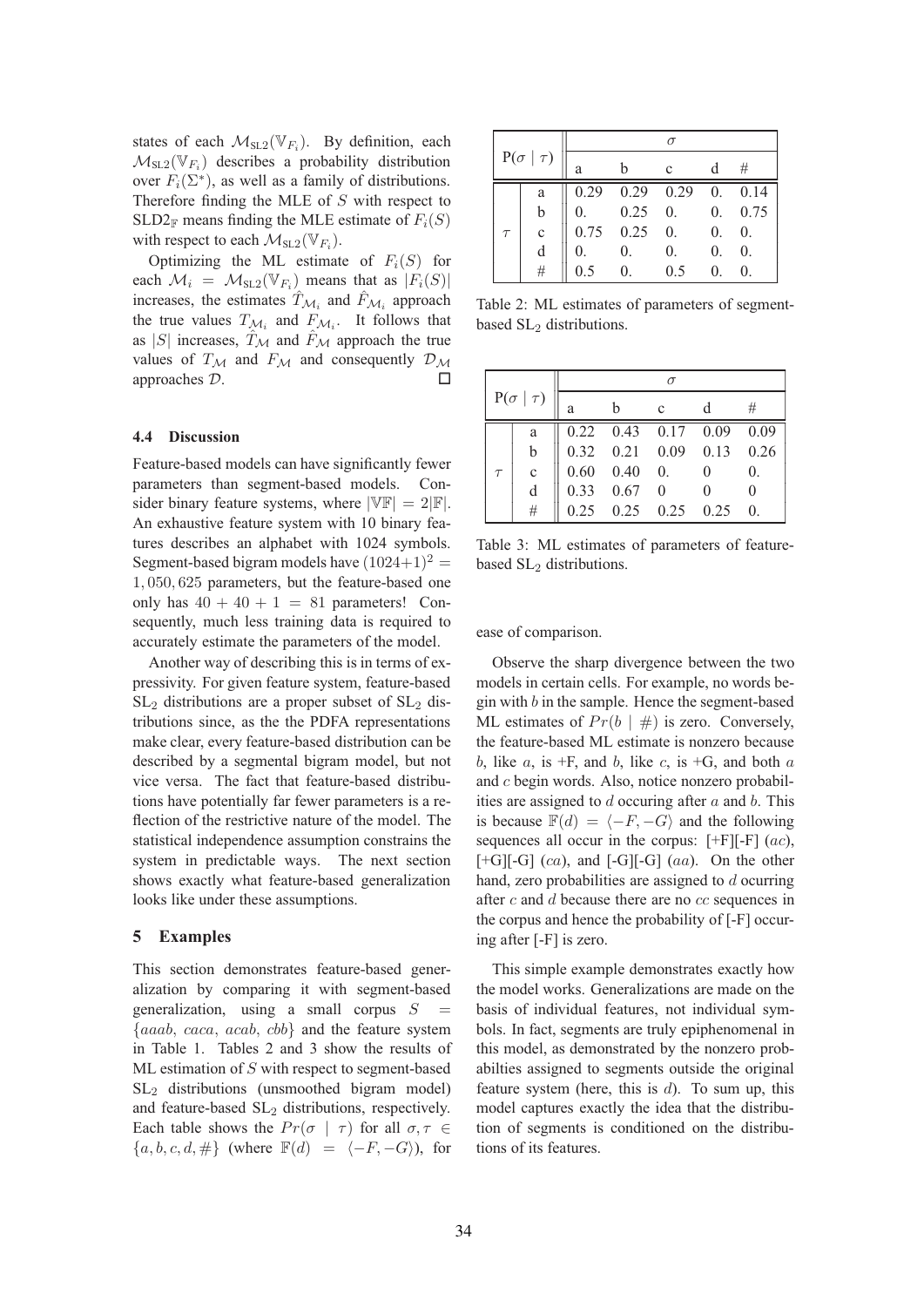#### **6 Featural interaction**

In many empirical cases of interest, features do interact, which suggests the strong independence assumption is incorrect for modeling phonotactic learning.

There are at least four kinds of featural interaction. First, different features may be prohibited from occuring simultaneously in certain contexts. As an example of the first type consider the fact that both velars and nasal sounds occur word-initially in English, but the velar nasal may not. Second, specific languages may prohibit different features from simultaneously occuring in all contexts. In English, for example, there are syllabic sounds and obstruents but no syllabic obstruents. Third, different features may be universally incompatible: e.g. no vowels are both [+high] and [+low]. The last type of interaction is that different features may be prohibited from occuring syntagmatically. For example, some languages prohibit voiceless sounds from occuring after nasals.

Although the independence assumption is too strong, it is still useful. First, it allows researchers to quantify the extent to which data can be explained without invoking featural interaction. For example, following Hayes and Wilson (2008), we may be interested in how well human acceptability judgements collected by Scholes (1966) can be explained if different features do not interact. After training the feature-based  $SL<sub>2</sub>$  model on a corpus of word initial onsets adapted from the CMU pronouncing dictionary (Hayes and Wilson, 2008, 395-396) and using a standard phonological feature system (Hayes, 2009, chap. 4), it achieves a correlation (Spearman's  $r$ ) of 0.751.<sup>7</sup> In other words, roughly three quarters of the acceptability judgements are explained without relying on featural interaction (or segments).

Secondly, the incorrect predictions of the model are in principle detectable. For example, recall that English has word-inital velars and nasals, but no word-inital velar nasals. A one-cell chi-squared test can determine whether the observed number of  $[\#n]$  is significantly below the expected number according to the feature-based distribution, which could lead to a new parameter being adopted to describe the interaction of the [dorsal] and [nasal]

features word-initially. The details of these procedures are left for future research and are likely to draw from the rich literature on Bayesian networks (Pearl, 1989; Ghahramani, 1998).

More important, however, is this framework allows researchers to construct the independence assumptions they want into the model in at least two ways. First, universally incompatible features can be excluded. For example, suppose [-F] and [-G] in the feature system in Table 1 are anatomically incompatible like [+low] and [+high]. If desired, they can be excluded from the model essentially by zeroing out any probability mass assigned to such combinations and re-normalizing.

Second, models can be defined where multiple features are permitted to interact. For example, suppose features F and G from Table 1 are embedded in a larger feature system. The machine in Figure 5 can be defined to be a *factor* of the model, and now interactions between F and G will be learned, including syntagmatic ones. The flexibility of the framework and the generality of the normalized co-emission product allow researchers to consider feature-based distributions which allow any two features to interact but which prohibit three-feature interactions, or which allow any three features to interact but which prohibit fourfeature interactions, or models where only certain features are permitted to interact but not others (perhaps because they belong to the same node in a feature geometry (Clements, 1985; Clements and Hume, 1995).<sup>8</sup>

## **7 Hayes and Wilson (2008)**

This section introduces the Hayes and Wilson (2008) (henceforth HW) phonotactic learner and shows that the contribution features play in generalization is not as clear as previously thought.

HW propose an inductive model which acquires a maxent grammar defined by weighted constraints. Each constraint is described as a sequence of natural classes using phonological features. The constraint format also allows reference to word boundaries and at most one complement class. (The complement class of  $S \subseteq \Sigma$  is  $\Sigma/S$ .) For example, the constraint

\*#[ˆ -voice,+anterior,+strident][-approximant] means that in word-initial  $C_1C_2$  clusters, if  $C_2$  is a nasal or obstruent, then  $C_1$  must be [s].

<sup>7</sup>We use the feature chart in Hayes (2009) because it contains over 150 IPA symbols (and not just English phonemes). Featural combinations not in the chart were assumed to be impossible (e.g. [+high,+low]) and were zeroed out.

<sup>&</sup>lt;sup>8</sup>Note if all features are permitted to interact, this yields the segmental bigram model.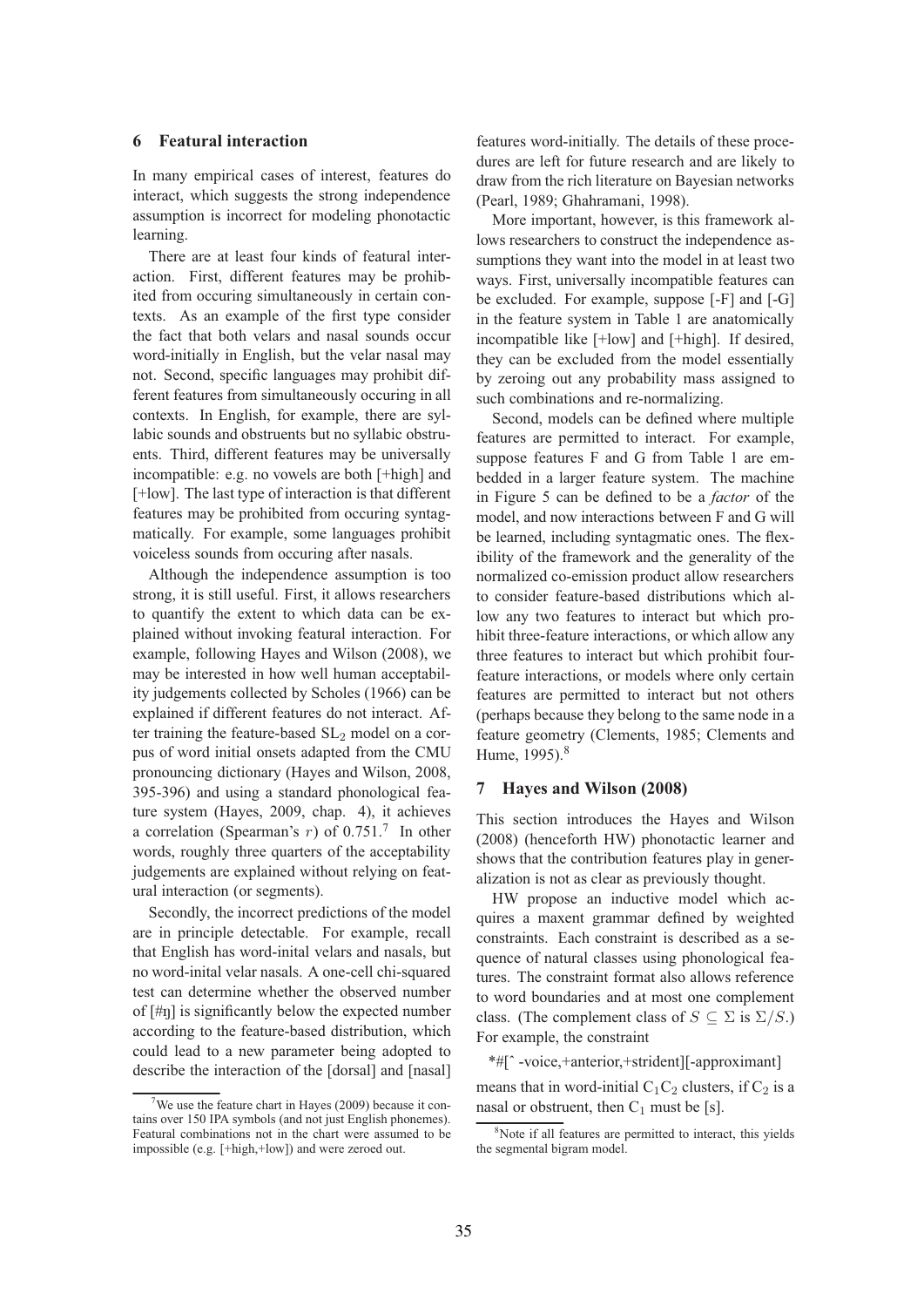| Hayes and Wilson maxent models      |       |
|-------------------------------------|-------|
| features & complement classes       | 0.946 |
| no features & complement classes    | 0.937 |
| features & no complement classes    | 0.914 |
| no features & no complement classes | 0.885 |

Table 4: Correlations of different settings versions of HW maxent model with Scholes data.

HW report that the model obtains a correlation (Spearman's  $r$ ) of 0.946 with blick test data from Scholes (1966). HW and Albright (2009) attribute this high correlation to the model's use of natural classes and phonological features. HW also report that when the model is run without features, the grammar obtained scores an r value of only 0.885, implying that the gain in correlation is due specifically to the use of phonological features.

However, there are two relevant issues. The first is the use of complement classes. If features are not used but complement classes are (in effect only allowing the model to refer to single segments and the complements of single segments, e.g. [t] and [^t]) then in fact the grammar obtained scores an  $r$  value of 0.936, a result comparable to the one reported.<sup>9</sup> Table 4 shows the  $r$  values obtained by the HW learner under different conditions. Note we replicate the main result of  $r = 0.946$  when using both features and complement classes.<sup>10</sup>

This exercise reveals that phonological features play a smaller role in the HW phonotactic learner than previously thought. Features are helpful, but not as much as complement classes of single segments (though features with complement classes yields the best result by this measure).

The second issue relates to the first: the question of whether additional parameters are worth the gain in empirical coverage. Wilson and Obdeyn (2009) provide an excellent discussion of the model comparison literature and provide a rigorous comparative analysis of computational modeleling of OCP restrictions. Here we only raise the questions and leave the answers to future research. Compare the HW learners in the first two rows in Table 4. Is the  $\sim$  0.01 gain in r score worth the additional parameters which refer to phono-

logically natural classes? Also, the feature-based  $SL_2$  model in §4 only receives an r score of 0.751, much lower than the results in Table 4. Yet this model has far fewer parameters not only because the maxent models in Table 4 keep track of trigrams, but also because of its strong independence assumption. As mentioned, this result is informative because it reveals how much can be explained without featural interaction. In the context of model comparison, this particular model provides an inductive baseline against which the utility of additional parameters invoking featural interaction ought to be measured.

### **8 Conclusion**

The current proposal explicitly embeds the Jakobsonian hypothesis that the primitive unit of phonology is the phonological feature into a phonotactic learning model. While this paper specifically shows how to integrate features into n-gram models to describe feature-based strictly n-local distributions, these techniques can be applied to other regular deterministic distributions, such as strictly k-piecewise models, which describe long-distance dependencies, like the ones found in consonant and vowel harmony (Heinz, to appear; Heinz and Rogers, 2010).

In contrast to models which assume that all features potentially interact, a baseline model was specifically introduced under the assumption that no two features interact. In this way, the "bottom-up" approach to feature-based generalization shifts the focus of inquiry to the featural interactions necessary (and ultimately sufficient) to describe and learn phonotactic patterns. The framework introduced here shows how researchers can study feature interaction in phonotactic models in a systematic, transparent way.

## **Acknowledgments**

We thank Bill Idsardi, Tim O'Neill, Jim Rogers, Robert Wilder, Colin Wilson and the U. of Delaware's phonology/phonetics group for valuable discussion. Special thanks to Mark Ellison for helpful comments, to Adam Albright for illuminating remarks on the types of featural interaction in phonotactic patterns, and to Jason Eisner for bringing to our attention FHMMs and other related work.

<sup>9</sup>Examination of the output grammar reveals heavy reliance on the complement class [ˆs], which is not surprising given the discussion of [sC] clusters in HW.

<sup>&</sup>lt;sup>10</sup>This software is available on Bruce Hayes' webpage: http://www.linguistics.ucla.edu/

people/hayes/Phonotactics/index.htm.